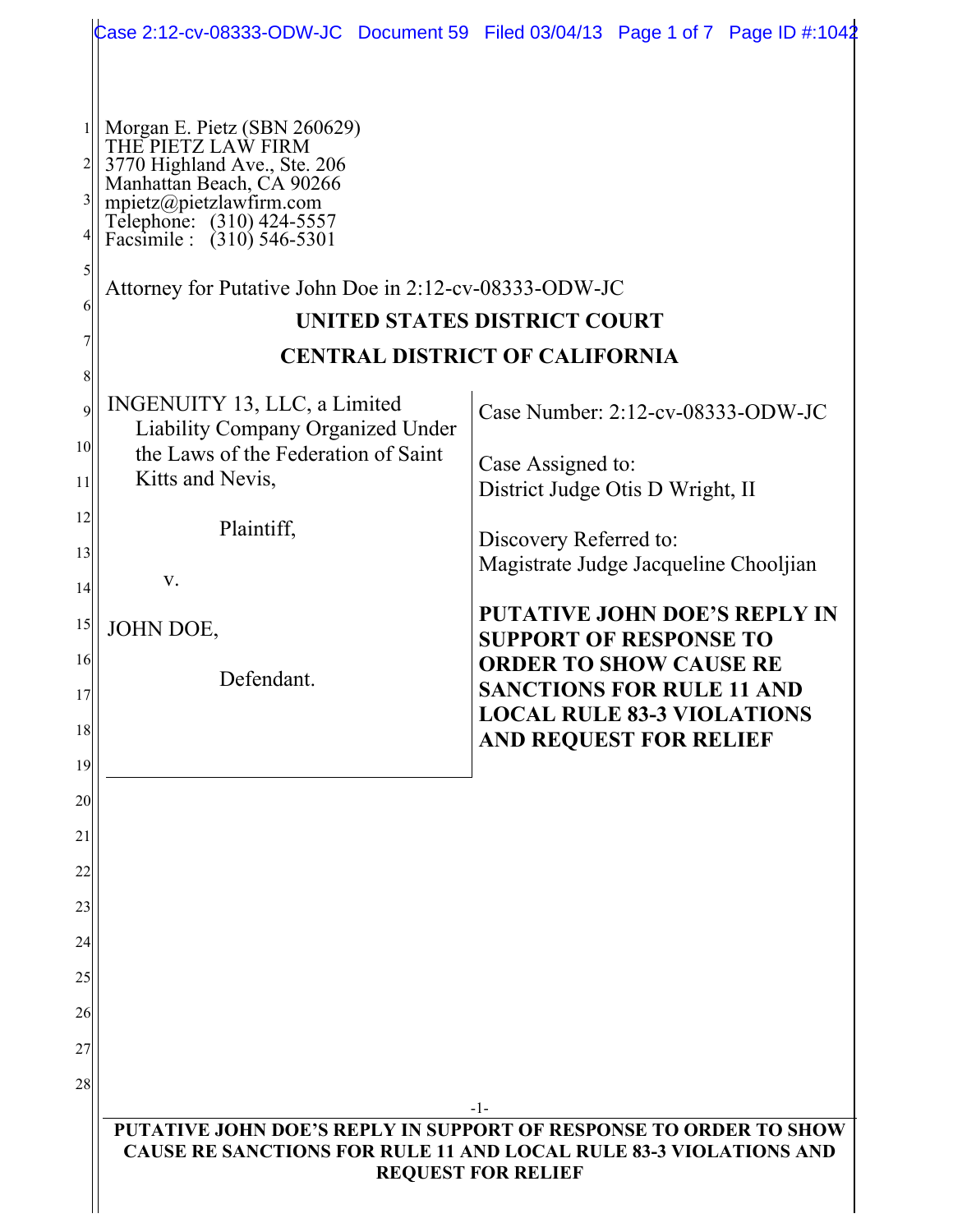It is becoming increasingly clear that attorneys associated with Prenda Law, Inc. likely engaged in a pattern of fraud and forgery designed to hide the fact that the lawyers in these cases essentially became their own clients.

**(a) Fraud**

First, there was Alan Cooper. Mr. Gibbs has no real explanation for the Alan Cooper situation, other than to disclaim responsibility and deflect blame for the apparent fraud, etc., to his supposed "supervising" attorneys at Prenda Law, Inc. Unfortunately for Mr. Gibbs, it is his name on the pleadings and "counsel can no longer avoid the sting of Rule 11 sanctions by operating under the guise of a pure heart and empty head." *Smith v. Ricks*, 31 F.3d 1478, 1488 (9th Cir. 1994). Hopefully, Mr. Cooper himself can address theses issues at the March 11 hearing.

Now, there is also "Allan Mooney" a/k/a "Alan Mooney" a/k/a "Alan Mony." Newly discovered facts suggest that Alan Cooper may not be the only person who has had his identity misappropriated by Prenda in connection with its shell companies. Although some details are still hazy, suffice it to say that undersigned counsel (and many others) would very much like to question the real "Allan Mooney" on the record, under oath. Similarly, there is widespread interest in a subpoena to obtain testimony and records from the Minnesota bank that employs the notary who supposedly notarized Mr. Mooney's signature on legal pleadings filed in other jurisdictions. Then, of course, there is also Anthony "Salt Marsh" Saltmarsh. In short, "Alan Cooper" was not a mistake; there appears to be a pattern.

A few of the more glaring inconsistencies in Mr. Gibbs' initial response to the OSC have already been addressed; most notably, the apparent disagreement between Mr. Gibbs, and AF Holdings (via its 30(b)(6) deponent Paul Hansemeier), about the current owner of AF Holdings. (ECF No. 52, pp. 28-29).

It is also worth highlighting that Mr. Gibbs *did not fully answer the Court's question about "[t]he names and contact information of the principals of AF Holdings LLC and Ingenuity 13 LLC."* ECF No. 57 at 2:20-21. One thing Mr.

**PUTATIVE JOHN DOE'S REPLY IN SUPPORT OF RESPONSE TO ORDER TO SHOW CAUSE RE SANCTIONS FOR RULE 11 AND LOCAL RULE 83-3 VIOLATIONS AND REQUEST FOR RELIEF**

-2-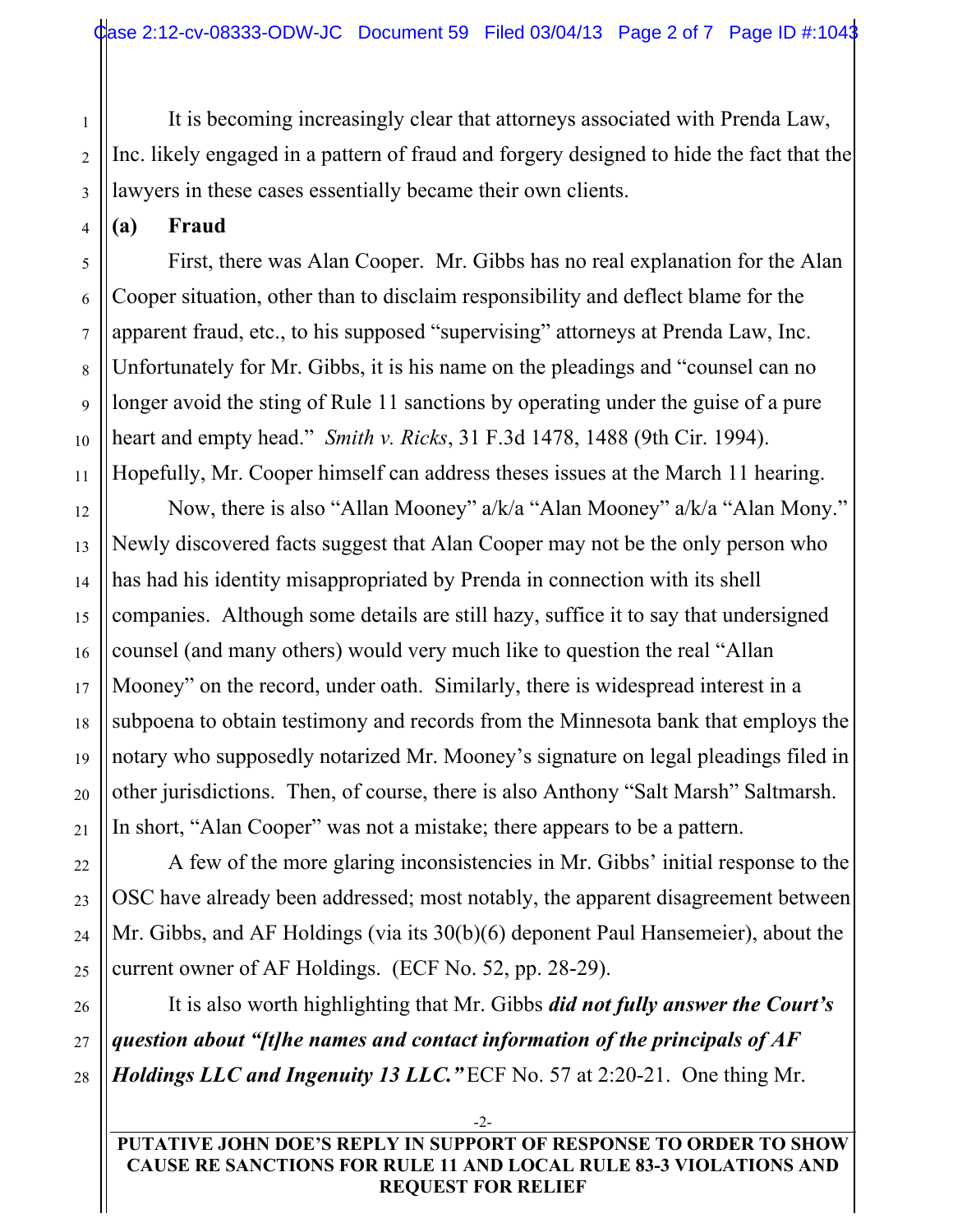Gibbs' March 1, 2013, declaration (ECF No. 58) does not contain is a straight answer to this question. The closest it comes is a statement that Mark Lutz (the former paralegal) is the CEO of these shell companies. Obviously, this begs the question, are there any *other* principals of AF and Ingenuity? What about Juan Alatorre, who is listed with Mr. Lutz on the Livewire Holdings, LLC website?<sup>1</sup> What about Steele, Duffy, and the Hansemeiers? Apparently then, the current story is that Mark Lutz (John Steele's former paralegal) $^2$  is the sole client and principal, directing a team of 20+ lawyers nationwide in hundreds of lawsuits filed on behalf of multiple entities. This 'Lutz as mastermind' story is simply not credible.

Another pattern with Prenda is that all of the persons involved constantly change hats; who is acting in what capacity seems to fluctuate to suit whatever the instant legal predicament happens to be. Inconsistencies include:

• Mr. Gibbs is *counsel of record* for AF Holdings, LLC (*e.g.*, C.D. Cal. No. 2:12-cv-5709, ECF No. 1) (7/2/12); Mr. Gibbs is "*in house counsel*" for AF Holdings (N.D. Cal. No. 3:12-cv-4221, ECF No. 22, p. 2)  $(1/30/13)^3$ ; Mr. Gibbs is *not in house counsel* to AF Holdings, and has never been anything other than AF Holdings' "independent contract attorney" (ECF No. 49, p. 3) (2/19/13).

• John Steele is "*of counsel" to Prenda* (Exhibit D) (4/20/12); John Steele is "*not an attorney with any law firm*" when questioned by Judge Scriven (Exhibit N, p. 135)(11/27/12); John Steele is *back to being "of counsel" to Prenda* in the St. Clair County Guava case (Supp'l. Dec'l. ¶ 15 (ECF No. 53)) (2/13/13).

• AF Holdings copyright assignment is executed by *Alan Cooper* (*e.g.*, C.D. Cal. No. 2:12-cv-5709, ECF No. 1) (12/20/2011); "*Salt Marsh*" is the "*AF* 

-3- (ECF No. 49, fn 1) questions also remain about whether Mr. Gibbs continues on in these roles.

**PUTATIVE JOHN DOE'S REPLY IN SUPPORT OF RESPONSE TO ORDER TO SHOW CAUSE RE SANCTIONS FOR RULE 11 AND LOCAL RULE 83-3 VIOLATIONS AND REQUEST FOR RELIEF**

1

2

3

http://livewireholdings.com/#!/page\_about

<sup>&</sup>lt;sup>2</sup> Mark Lutz is also the same man who attempted to defraud Judge Scriven (with John Steele watching in the gallery, providing direction) by holding himself out as a "corporate representative" for Sunlust Pictures. Exhibit N, pp. 142–144, 147-148.

 $3 \text{ A copy of the motion for substitution of, the number of times per unit.}$  The motion for substitution of counsel form Mr. Gibbs filed indicating he was in house counsel for AF Holdings is attached as Exhibit EE. Given the existence of other documents listing Mr. Gibbs as "in house counsel" for both Guava, LLC  $(Exhibit X)$  and Livewire Holdings, LLC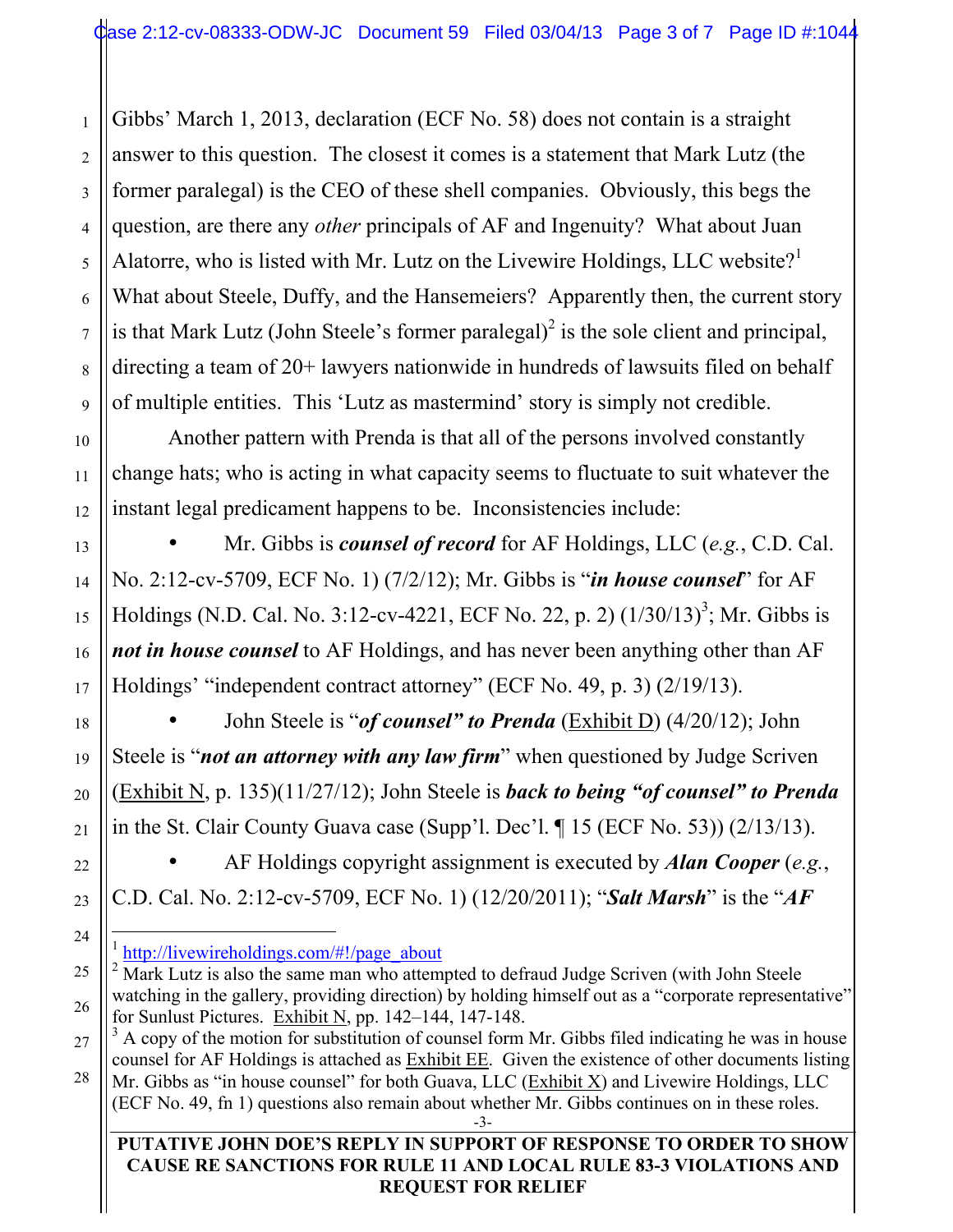*Holdings Owner*" (Exhibit R) (7/20/12); AF Holdings is *owned by a mystery trust*, and never had any other members or employees other than its manager Mark Lutz (ECF No. 52, p. 28) (2/19/13, 11:00 a.m.); AF Holdings is *owned by Livewire Holdings, LLC* (ECF No. 49, fn. 1) (2/19/13, 6:00 p.m.).

• Guava, LLC files a petition supposedly verified by client "*Alan Mony*" (ECF No. 51-1) (11/20/12); Prenda *confirms* "*Alan Mony*" is the client's name (Exhibit FF, p. 5) (2/12/13); Prenda files new verification, now spelling the purported client's name as "*Alan Mooney*" (Exhibit GG) (2/21/13); however, the real name of the "client" (who may or may not have agreed to lend his name to Prenda's efforts) is probably "*Allan Mooney*" (ECF No. 52, pp. 15–16).

In order to help the Court keep track of the dizzying array of shell companies, suspected straw men, and titles used by Prenda attorneys and other personnel, an explanatory organizational diagram is being filed herewith as Exhibit HH.

### **(b) Lack of Objectively Reasonable Investigation per Rule 11(b)**

Mr. Gibbs' attempt to explain the factual "investigation" he says he conducted prior to publicly accusing Mr. Wagar and Mr. Denton of illegally downloading pornography by naming them as defendants does not withstand scrutiny.

As explained by Mr. Gibbs, the first step in the "investigatory" process was sending threatening letters.<sup>4</sup> These letters explain to the Internet users that their names have "been directly connected with an instance of infringement" (which is not really true) and then offer to settle claims for \$4,000. (*E.g.*, ECF No. 50-1, p. 4-5.) Mr. Gibbs' letters further state that the settlement offer expires when "we choose to name and serve you (or a member of your household) in this suit." *Id* at p. 5.

Aside from the threatening letters, Mr. Gibbs responds that his "investigation" consisted of four more elements: (i) a public records search for the Internet user identified in the subpoena return; (ii) a "web 2.0" search using common online

-4-  $\frac{1}{4}$ <sup>4</sup> The letters submitted to the Court (ECF No. 50-1, pp. 4–14) may be incomplete; usually Prenda encloses additional forms, including, at least, a credit card payment authorization.

### **PUTATIVE JOHN DOE'S REPLY IN SUPPORT OF RESPONSE TO ORDER TO SHOW CAUSE RE SANCTIONS FOR RULE 11 AND LOCAL RULE 83-3 VIOLATIONS AND REQUEST FOR RELIEF**

1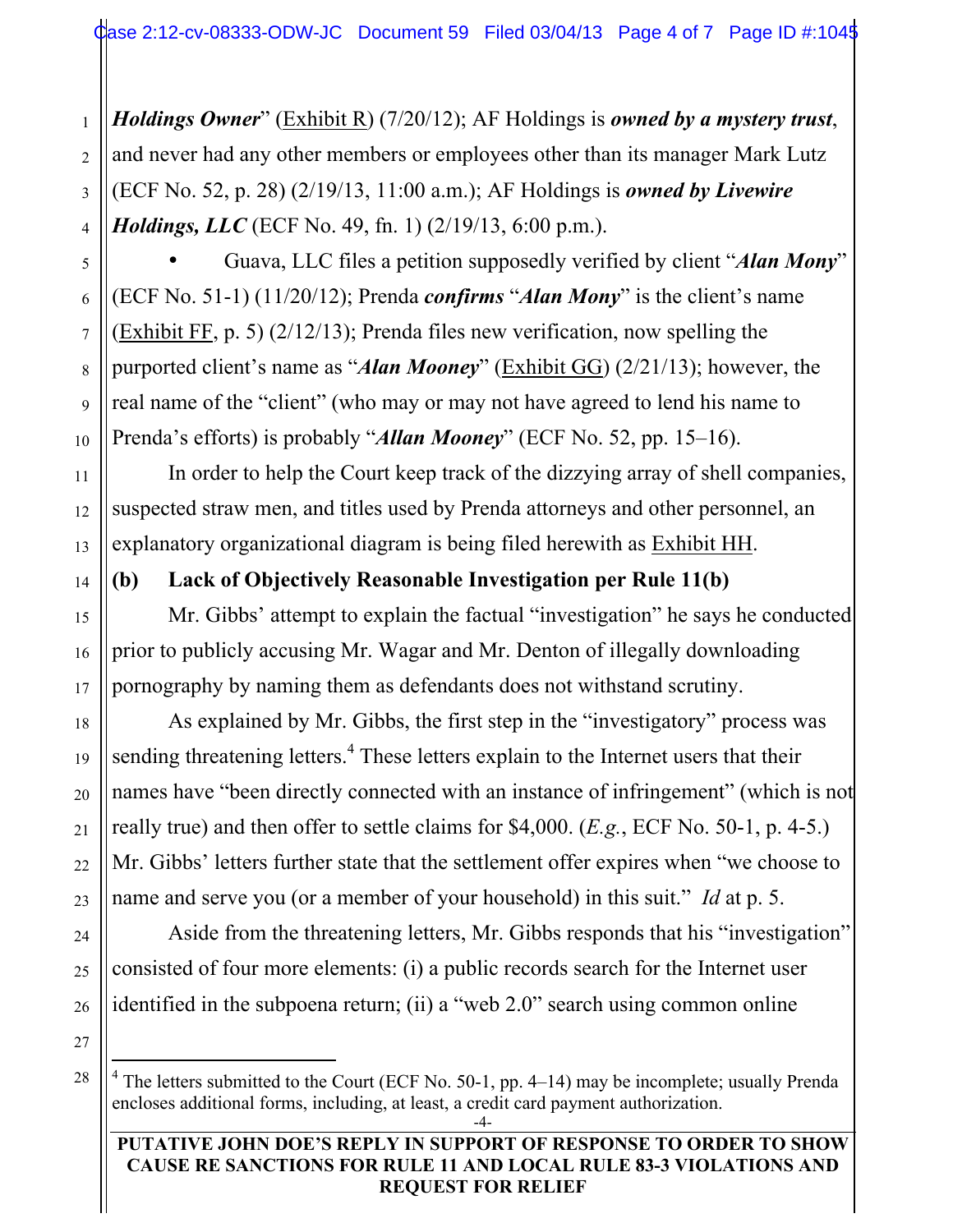search engines; (iii) a geographical evaluation of target addresses; and (iv) some attempt at telephone communication with the Internet user identified in the subpoena return. ECF No. 50-1, ¶¶ 26–39.

Most obviously, the geographical evaluation is utterly deficient. With respect to both Messrs. Wagar and Denton, Mr. Gibbs avers that after he looked at their houses using Google maps he determined, "Considering the position of the house and the neighboring properties, including the seemingly main house on the lot, it seemed clear that, should the household have wireless Internet, it likely was not accessible by its neighbors." ECF No. 50-1, ¶¶ 31, 38. Copies of the kind of map results one might have expected Mr. Gibbs to provide as support for this assertion are attached hereto as Exhibit II. However, both maps actually show multiple neighbors easily within easy range of a standard 100–500 ft. WiFi signal.<sup>5</sup>

Further, Mr. Gibbs has not provided any documentary evidence showing that any of this supposed additional online investigation actually occurred *prior* to naming Mr. Wagar and Mr. Denton as defendants. Despite the proffered explanation, it is potentially revealing that the online "investigation" was not explained in the December 27, 2012 Responses to the OSCs re: Rule 4(m).

Moreover, as previously noted in John Doe's initial response to the instant OSC, this is not the first time Mr. Gibbs has named someone (or tried to) in a pornography case based on an objectively unreasonable online investigation. (ECF No. 52, pp. 25–27).<sup>6</sup>

Particularly since the "circumstances" here include: (i) embarrassing pornography allegations; (ii) Prenda routinely abandoning cases using dismissals without prejudice; (iii) the vast scale of Prenda' litigation efforts; (iv) and given that Mr. Gibbs has a prior history of similar bad actions, about which he has been specifically warned, naming Mr. Wagar and Mr. Denton was clearly sanctionable.

26 27

28

1

2

3

4

5

6

7

8

9

10

11

12

13

14

15

16

17

18

19

20

21

22

23

24

25

#### **PUTATIVE JOHN DOE'S REPLY IN SUPPORT OF RESPONSE TO ORDER TO SHOW CAUSE RE SANCTIONS FOR RULE 11 AND LOCAL RULE 83-3 VIOLATIONS AND REQUEST FOR RELIEF**

 <sup>5</sup> *See, e.g.,* Exhibit JJ, p. 4-2 (manual for 10-year old wireless router; range 300-500 ft).

<sup>-5-</sup> <sup>6</sup> Mr. Jesse Nason, a prior victim of Mr. Gibb's shoddy online "investigations," named in a state porn case is trying to make himself available to testify here on March 11. *See also* Exhibit G.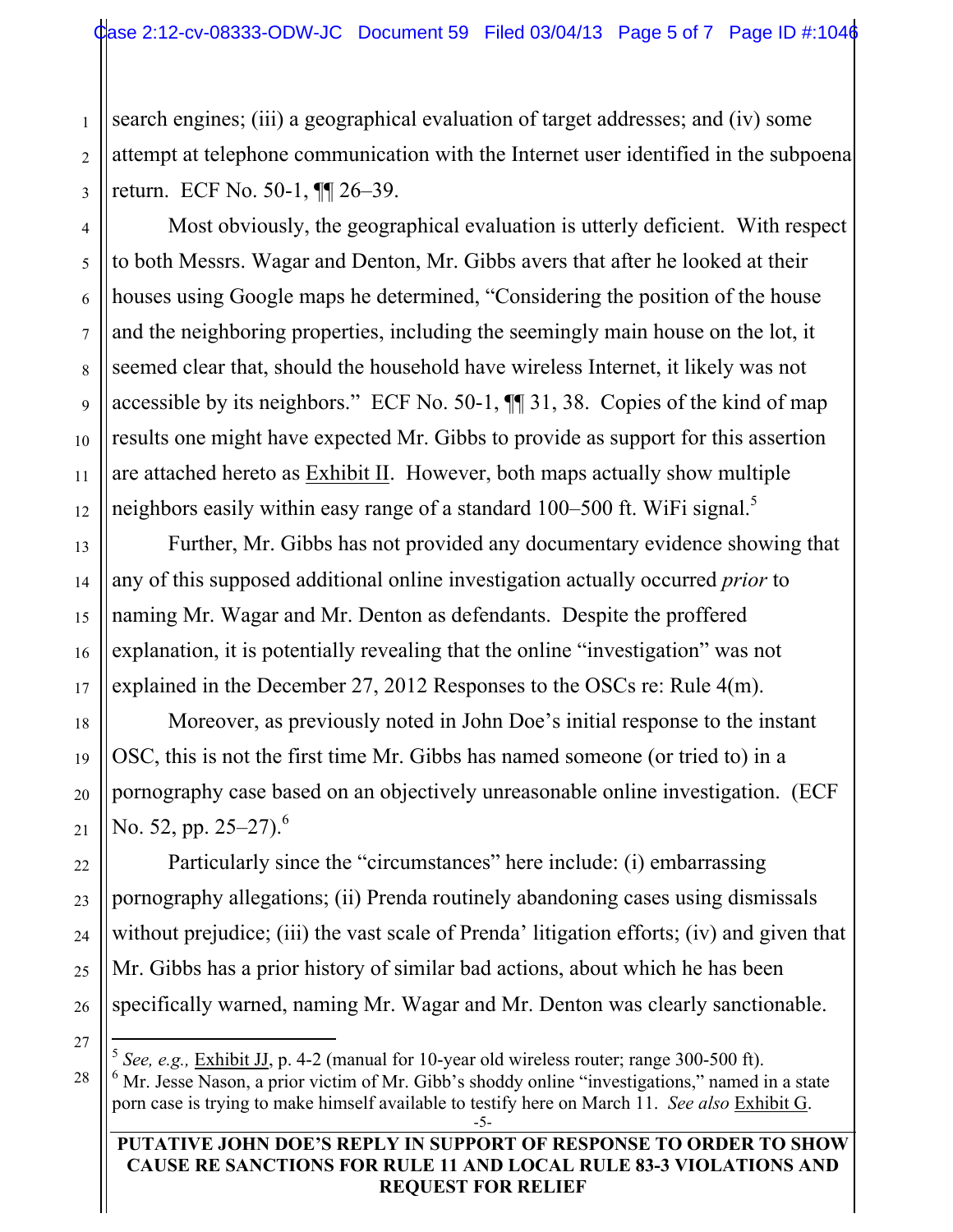Finally, Mr. Gibbs' purported justification for naming someone in a copyright infringement complaint based on "snapshot" evidence is also suspect. Mr. Gibbs attaches great import to the portion of Peter Hansemeier's declaration where he avers that "Once obtaining a full version of the Video file, John Doe (then a 'seeder') shared pieces of the copyrighted Video file (i.e. 'seed') with other individuals (i.e. 'peers')") (ECF No. 50, ¶ 40) *quoting* (ECF No. 6). However, a BitTorrent user need not have downloaded the entire file to share pieces of it; once some pieces are complete, the client automatically begins uploading those finished pieces to other peers.<sup>7</sup> Thus, Prenda's main technical "expert" appears to mischaracterize (or misapprehend) a key aspect of how the BitTorrent works. Mr. Gibbs further avers that "The fact that the infringers in Case No. 6662 and 6668 had completely downloaded the movies in question and had viewable copies of the movies was also confirmed in monitoring reports provided by 6881 Forensics." However, again, there are no details, and no copies of the 6881 Forensics "monitoring reports." Assuming such reports actually exist, many Does would likely be very interested in reviewing them.

# **(c) Violations of Court's Orders to Cease Discovery**

The declarations from AT&T (ECF Nos. 54, 55) are devastating on this point. Further, the "lag time" excuse is no excuse. Mr. Gibbs should have more promptly communicated with the ISPs to inform them of this Court's discovery orders, to ensure that no returns were made on already-vacated subpoenas.

# **(d) Conclusion**

In sum, it appears that the AF Holdings suits are based on forgeries and that Prenda attorneys are engaged in a pattern of fraud. Further, the investigations of Wagar and Denton and filing suit based on a "snapshot" observations were objectively unreasonable. Also, the discovery orders were violated. Accordingly, substantial compensatory and punitive sanctions are entirely appropriate.

27

28

1

2

3

4

5

6

7

8

9

10

11

12

13

14

15

16

17

18

19

20

21

22

23

24

25

26

### **PUTATIVE JOHN DOE'S REPLY IN SUPPORT OF RESPONSE TO ORDER TO SHOW CAUSE RE SANCTIONS FOR RULE 11 AND LOCAL RULE 83-3 VIOLATIONS AND REQUEST FOR RELIEF**

<sup>-6-</sup> 7 *E.g.*, *Third Degree Films, Inc. v. Does 1-108*, No. 11-cv-3007, 2012 WL 1514807 at \*1 (D. Md. 4/27/12) (quoting complaint filed by plaintiff in similar BitTorrent suit "As a piece of the seed file is downloaded, it is typically made available to other peers to download.").